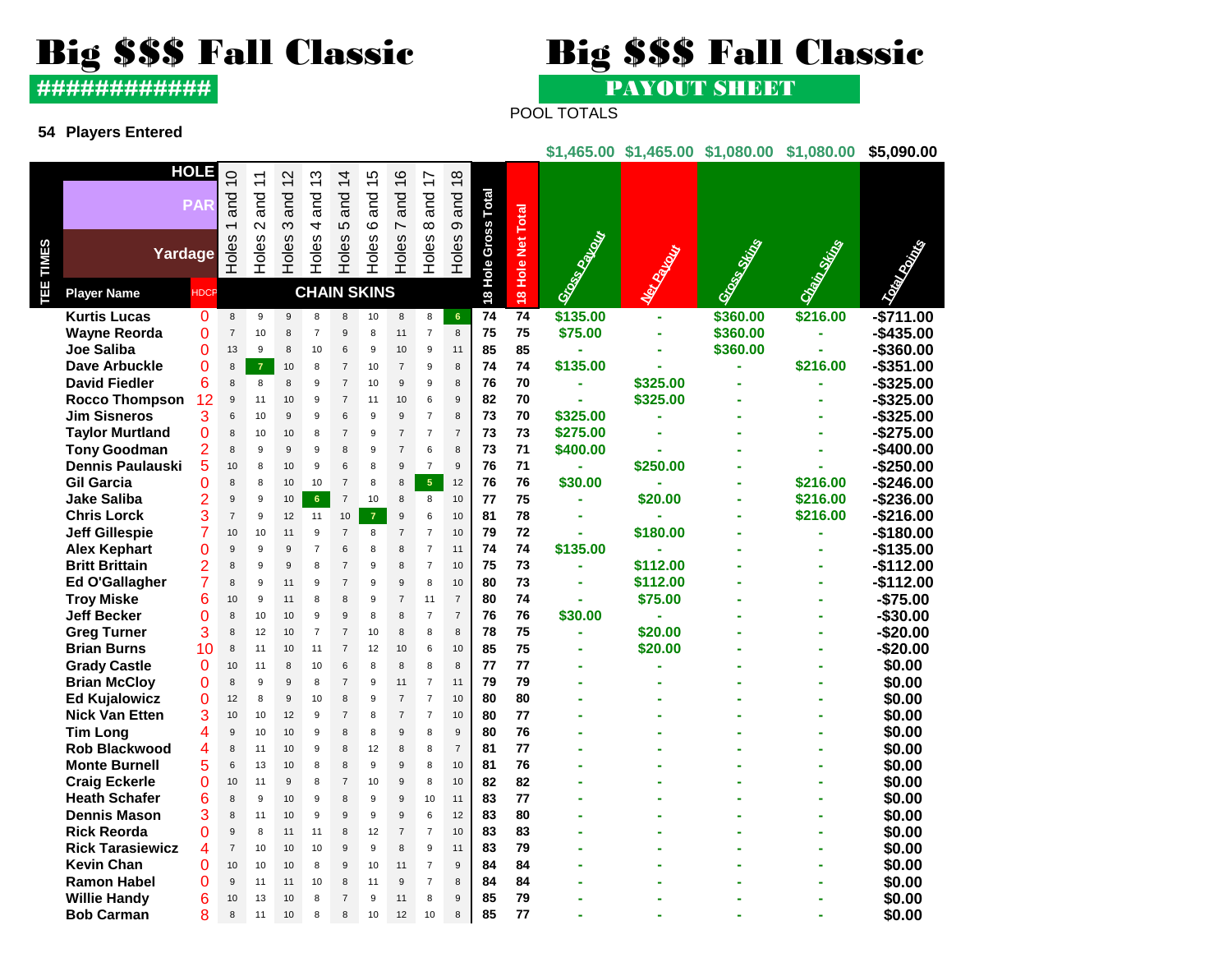| <b>Gary Kephart</b>   | 5              | 8                | 10 | 12                       | 9  | 8                | 12             | 9  | 8                        | 10                          | 86  | 81 |  |  |  | \$0.00 |  |
|-----------------------|----------------|------------------|----|--------------------------|----|------------------|----------------|----|--------------------------|-----------------------------|-----|----|--|--|--|--------|--|
| <b>Ray Phelps</b>     | 6              | $\overline{7}$   | 10 | 13                       | 9  | $\overline{7}$   | 12             | 13 | $\overline{7}$           | 8                           | 86  | 80 |  |  |  | \$0.00 |  |
| <b>Matt Isensee</b>   | 8              | 11               | 10 | 10                       | 10 | 8                | 12             | 10 | 8                        | 8                           | 87  | 79 |  |  |  | \$0.00 |  |
| <b>Ron Rhodes</b>     | 9              | 10               | 10 | 9                        | 11 | 8                | 9              | 9  | 10                       | 13                          | 89  | 80 |  |  |  | \$0.00 |  |
| <b>John Butters</b>   | 11             | $\boldsymbol{9}$ | 12 | 10                       | 10 | 8                | 11             | 9  | 8                        | 12                          | 89  | 78 |  |  |  | \$0.00 |  |
| J.T. Cummins          | 13             | 8                | 12 | 12                       | 9  | 10               | 10             | 9  | 8                        | 12                          | 90  | 77 |  |  |  | \$0.00 |  |
| <b>Brian Turner</b>   | $\Omega$       | 9                | 12 | 9                        | 10 | $\boldsymbol{9}$ | 10             | 18 | 6                        | 8                           | 91  | 91 |  |  |  | \$0.00 |  |
| <b>Ken Scott</b>      | 8              | 8                | 12 | 13                       | 12 | 8                | 10             | 11 | 8                        | $9\,$                       | 91  | 83 |  |  |  | \$0.00 |  |
| <b>Michael Cheng</b>  | 12             | $\overline{7}$   | 11 | 14                       | 9  | 8                | 11             | 9  | 9                        | 13                          | 91  | 79 |  |  |  | \$0.00 |  |
| <b>Tom Tauche</b>     | 14             | $10$             | 14 | 11                       | 10 | 8                | 11             | 10 | 8                        | 10                          | 92  | 78 |  |  |  | \$0.00 |  |
| <b>Adam Robertson</b> | 9              | 13               | 12 | 13                       | 12 | 6                | 9              | 11 | $\overline{7}$           | $9\,$                       | 92  | 83 |  |  |  | \$0.00 |  |
| Louie Jardon          | 8              | 9                | 11 | 10                       | 10 | 8                | 14             | 11 | 9                        | 11                          | 93  | 85 |  |  |  | \$0.00 |  |
| <b>Jason Todd</b>     | 10             | 14               | 11 | 12                       | 9  | 8                | 14             | 11 | $\overline{7}$           | $9\,$                       | 95  | 85 |  |  |  | \$0.00 |  |
|                       | 13             |                  |    |                          |    |                  |                |    |                          |                             | 98  | 85 |  |  |  |        |  |
| <b>Ryan Flores</b>    |                | $\boldsymbol{9}$ | 12 | 16                       | 11 | 8                | 14             | 9  | 10                       | 9                           |     |    |  |  |  | \$0.00 |  |
| <b>Craig Loper</b>    | 14             | 9                | 15 | 13                       | 11 | 11               | 12             | 11 | $\overline{7}$           | 10                          | 99  | 85 |  |  |  | \$0.00 |  |
| <b>Lynn Wehling</b>   | 21             | 12               | 13 | 16                       | 10 | 12               | 12             | 8  | 10                       | 12                          | 105 | 84 |  |  |  | \$0.00 |  |
| <b>Don Solberg</b>    | 23             | $\boldsymbol{9}$ | 17 | 20                       | 10 | 10               | 12             | 10 | 10                       | 11                          | 109 | 86 |  |  |  | \$0.00 |  |
| EnterPlayer54         | 5              |                  |    | $\overline{\phantom{a}}$ |    | $\blacksquare$   | $\overline{a}$ |    | $\sim$                   | $\overline{\phantom{a}}$    | ٠   |    |  |  |  | \$0.00 |  |
| EnterPlayer57         | 0              |                  |    |                          |    |                  |                |    | ÷,                       |                             |     |    |  |  |  |        |  |
| EnterPlayer58         | 0              |                  |    |                          |    |                  |                |    |                          |                             |     |    |  |  |  |        |  |
| EnterPlayer59         | 0              |                  |    |                          |    |                  |                |    |                          |                             |     |    |  |  |  |        |  |
| EnterPlayer60         | 0              |                  |    |                          |    |                  |                |    | $\overline{a}$           |                             |     |    |  |  |  |        |  |
| EnterPlayer61         | 0              |                  |    |                          |    |                  |                |    |                          |                             |     |    |  |  |  |        |  |
| EnterPlayer62         | 0              |                  |    |                          |    |                  |                |    |                          |                             |     |    |  |  |  |        |  |
| EnterPlayer63         | 0              |                  |    |                          |    |                  |                |    |                          |                             |     |    |  |  |  |        |  |
| EnterPlayer64         | 0              |                  |    |                          |    |                  |                |    |                          |                             |     |    |  |  |  |        |  |
| EnterPlayer65         | 0              |                  |    |                          |    |                  |                |    |                          |                             |     |    |  |  |  |        |  |
| EnterPlayer66         | 0              |                  |    |                          |    |                  |                |    |                          |                             |     |    |  |  |  |        |  |
| EnterPlayer67         | $\mathbf 0$    |                  |    |                          |    |                  |                |    |                          |                             |     |    |  |  |  |        |  |
| EnterPlayer68         | 0              |                  |    |                          |    |                  |                |    |                          |                             |     |    |  |  |  |        |  |
| EnterPlayer69         | 0              |                  |    |                          |    |                  |                |    | ÷,                       | $\blacksquare$              |     |    |  |  |  |        |  |
| EnterPlayer70         | 0              |                  |    |                          |    |                  |                |    |                          |                             |     |    |  |  |  |        |  |
| EnterPlayer71         | 0              |                  |    |                          |    |                  |                |    |                          |                             |     |    |  |  |  |        |  |
| EnterPlayer72         | 0              |                  |    |                          |    |                  |                |    |                          |                             |     |    |  |  |  |        |  |
| EnterPlayer73         | 0              |                  |    |                          |    |                  |                |    |                          |                             |     |    |  |  |  |        |  |
| EnterPlayer74         | 0              |                  |    |                          |    |                  |                |    |                          | $\overline{\phantom{a}}$    |     |    |  |  |  |        |  |
| EnterPlayer75         | 0              |                  |    |                          |    |                  |                |    |                          |                             |     |    |  |  |  |        |  |
| EnterPlayer76         | $\mathbf 0$    |                  |    |                          |    |                  |                |    |                          |                             |     |    |  |  |  |        |  |
| EnterPlayer77         | 0              |                  |    |                          |    |                  |                |    |                          | $\overline{\phantom{a}}$    |     |    |  |  |  |        |  |
| EnterPlayer78         | 0              |                  |    |                          |    |                  |                |    | $\sim$                   | $\sim$                      |     |    |  |  |  |        |  |
| EnterPlayer79         | 0              |                  |    |                          |    |                  |                |    | $\overline{\phantom{a}}$ | $\overline{\phantom{a}}$    |     |    |  |  |  |        |  |
| EnterPlayer80         | $\Omega$       |                  |    |                          |    |                  |                |    | $\sim$                   | $\overline{a}$              |     |    |  |  |  |        |  |
| EnterPlayer81         | $\mathbf 0$    |                  |    |                          |    |                  |                |    |                          |                             |     |    |  |  |  |        |  |
| EnterPlayer82         | 0              |                  |    |                          |    |                  |                |    |                          |                             |     |    |  |  |  |        |  |
| EnterPlayer83         | $\overline{0}$ |                  |    |                          |    |                  |                |    |                          | $\mathcal{L}_{\mathcal{A}}$ |     |    |  |  |  |        |  |
| EnterPlayer84         | $\overline{0}$ |                  |    |                          |    |                  |                |    |                          |                             |     |    |  |  |  |        |  |
| EnterPlayer85         | 0              |                  |    |                          |    |                  |                |    |                          |                             |     |    |  |  |  |        |  |
| EnterPlayer86         | $\Omega$       |                  |    |                          |    |                  |                |    |                          |                             |     |    |  |  |  |        |  |
| EnterPlayer87         | $\Omega$       |                  |    |                          |    |                  |                |    |                          |                             |     |    |  |  |  |        |  |
| EnterPlayer88         | $\Omega$       |                  |    |                          |    |                  |                |    |                          |                             |     |    |  |  |  |        |  |
| EnterPlayer89         | $\Omega$       |                  |    |                          |    |                  |                |    |                          |                             |     |    |  |  |  |        |  |
| EnterPlayer90         | 0              |                  |    |                          |    |                  |                |    |                          | $\sim$                      |     |    |  |  |  |        |  |
| EnterPlayer91         | $\Omega$       |                  |    |                          |    |                  |                |    |                          |                             |     |    |  |  |  |        |  |